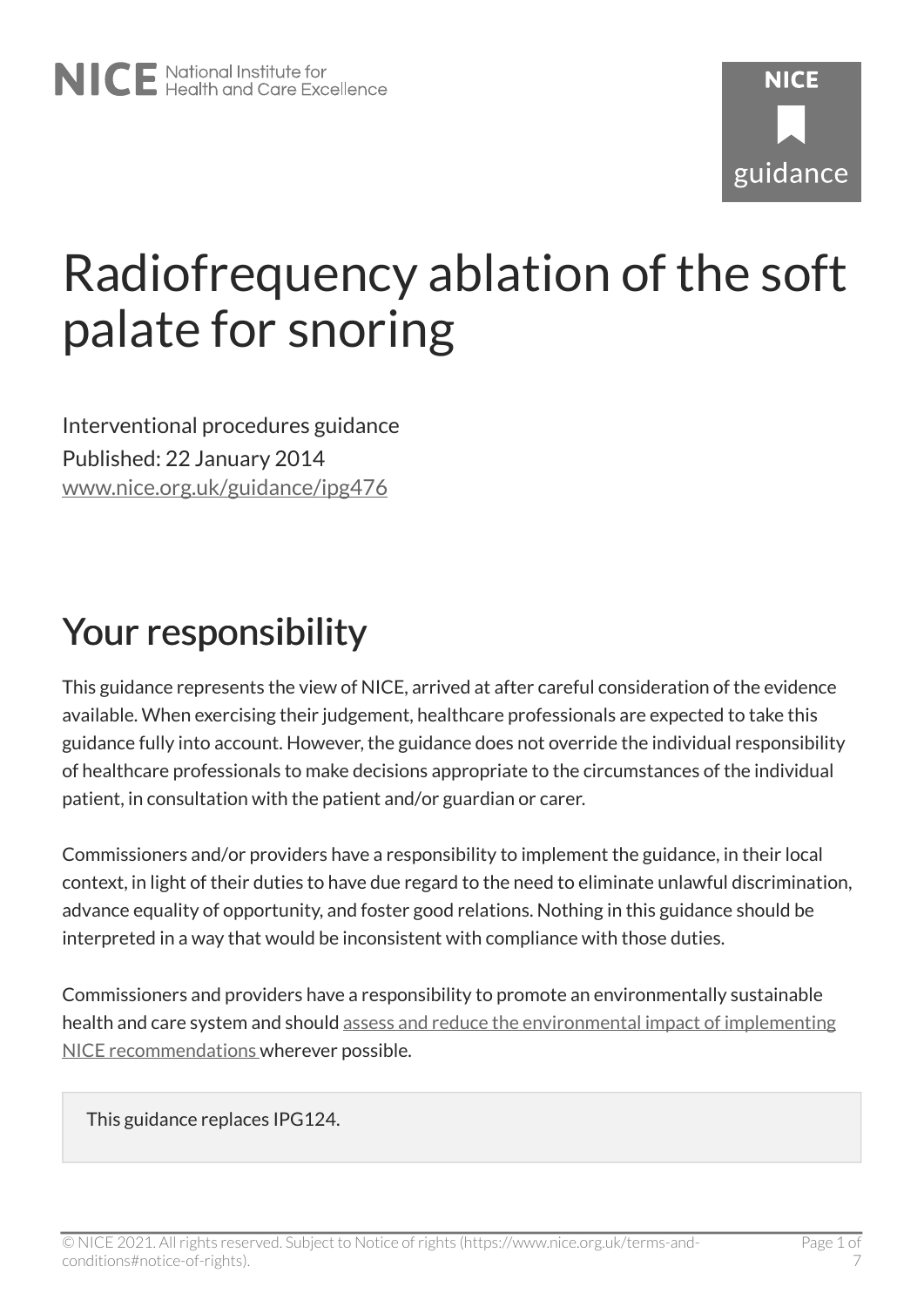#### 1 Recommendations

This document replaces previous guidance on radiofrequency ablation of the soft palate for snoring (NICE interventional procedure guidance 124).

- 1.1 Current evidence suggests that there are no major safety concerns associated with radiofrequency ablation of the soft palate for snoring. The evidence on the short-term efficacy of the procedure is adequate, although uncertainties remain about its efficacy in the longer term. Therefore this procedure may be used with normal arrangements for clinical governance, consent and audit.
- 1.2 During the consent process clinicians should, in particular, inform patients of the uncertainty about the procedure's long-term efficacy and of the possible need for further procedures if symptoms recur.
- 1.3 Patient selection is important: the sound of snoring can arise from several different levels in the upper airway and this procedure should only be used for patients whose snoring has been shown to be caused by abnormal movement of the soft palate and in whom sleep apnoea has been excluded.
- 1.4 NICE encourages further research into radiofrequency ablation of the soft palate for snoring. This could take the form of data collection, with the specific aim of documenting long-term outcomes and the need for further treatment.

#### 2 Indications and current treatments

- 2.1 Snoring is a noisy inspiratory sound produced by vibration and partial airway obstruction in the pharynx. One cause is vibration of the soft palate. It can lead to disrupted sleep, daytime tiredness and poor concentration – both for the person who snores and anyone sleeping close by.
- 2.2 Conservative treatments involve lifestyle changes, including weight loss, avoiding alcohol and sedatives, stopping smoking and sleep position training. Physical appliances (such as dental or oral devices) have also been used to maintain normal airflow dynamics during sleep. Procedures available for pharyngeal airway obstruction include laser-assisted uvulopalatoplasty (LAUP) and uvulopalatopharyngoplasty (UPPP).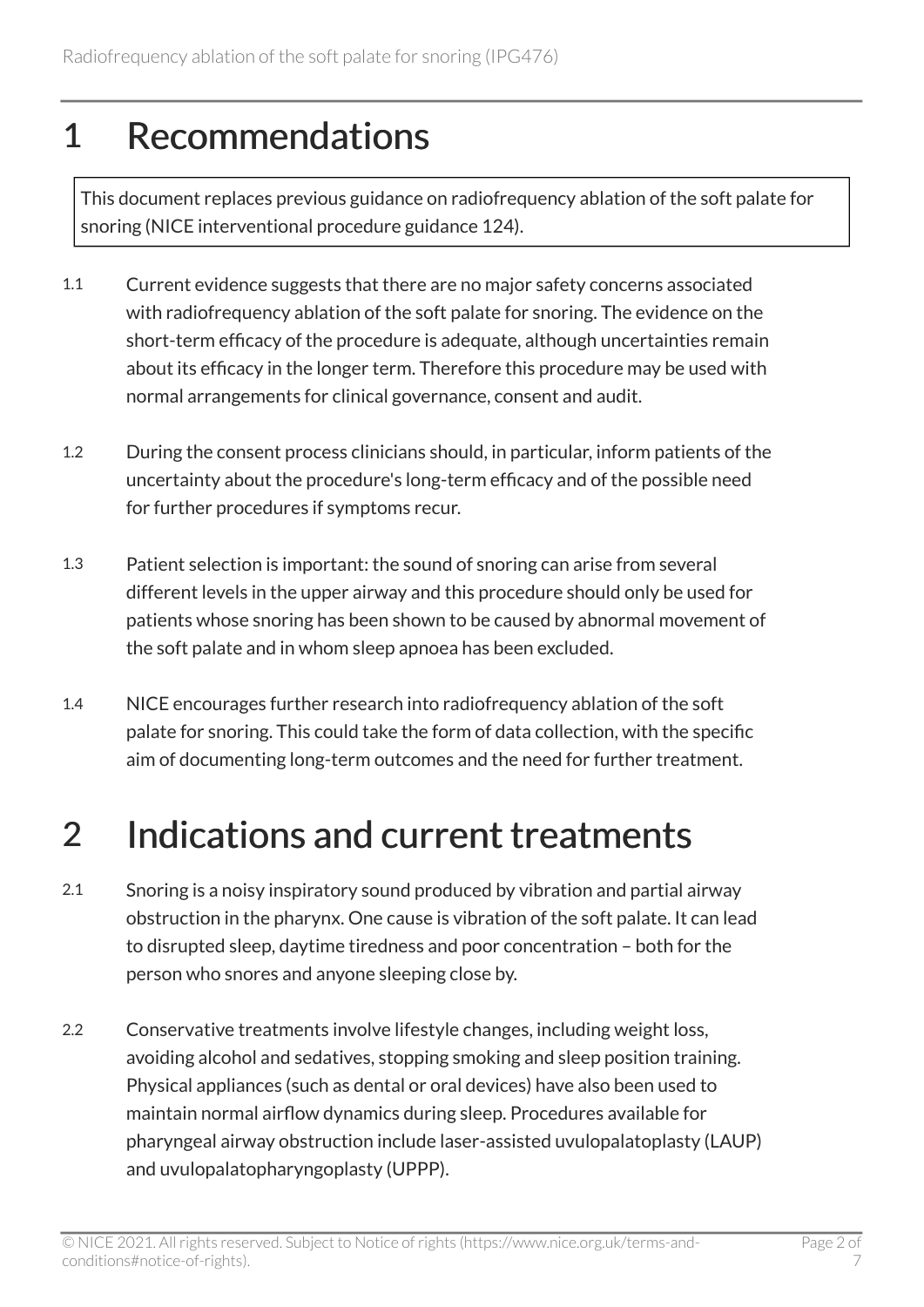#### 3 The procedure

- 3.1 Radiofrequency ablation aims to stiffen the soft palate. It may be combined with other techniques (such as removal of the uvula or tonsillectomy) to reduce airflow obstruction and vibration in the airway.
- 3.2 The procedure is usually done using local anaesthesia in outpatients. An electrode delivery device is introduced into the mouth and directed upwards towards the soft palate. A needle tip makes a series of very shallow punctures in the underlying muscle. Radiofrequency energy is delivered at each puncture site, commonly in the mid-portion of the palate from the uvular base to the posterior nasal spine. Alternatively, 2 lateral applications can be given at a lower energy setting and to several areas on either side. The intention is to scar and tighten the soft palate. If necessary the procedure can be repeated several weeks later: it is often carried out 2 or 3 times.

### 4 Efficacy

This section describes efficacy outcomes from the published literature that the Committee considered as part of the evidence about this procedure. For more detailed information on the evidence, see the [interventional procedure overview](http://www.nice.org.uk/guidance/ipg476).

- 4.1 A randomised controlled trial of 23 patients comparing radiofrequency ablation  $(n=12)$  against a sham procedure  $(n=11)$  showed a significant improvement in snoring scores (assessed by bed partner using a 10-point visual analogue scale; 0: no snoring, 10: excessive snoring prompting bed partner to leave the room) for the radiofrequency ablation group at 6 to 8-week follow-up, compared against the sham group. The mean score decreased from 8 to 5 in the radiofrequency ablation group and from 8.4 to 8.0 in the sham group (p<0.05 for difference between groups). However, only 2 out of 12 patients in the radiofrequency ablation group had a score below 3 (defined as the criterion for success).
- 4.2 In the randomised controlled trial of 23 patients, daytime sleepiness (assessed using the Epworth Sleepiness Scale; lower scores indicating a better outcome) at 6 to 8-week follow-up decreased from 5 before the procedure to 4 after the procedure in the radiofrequency ablation group, and from 5 to 4 in the sham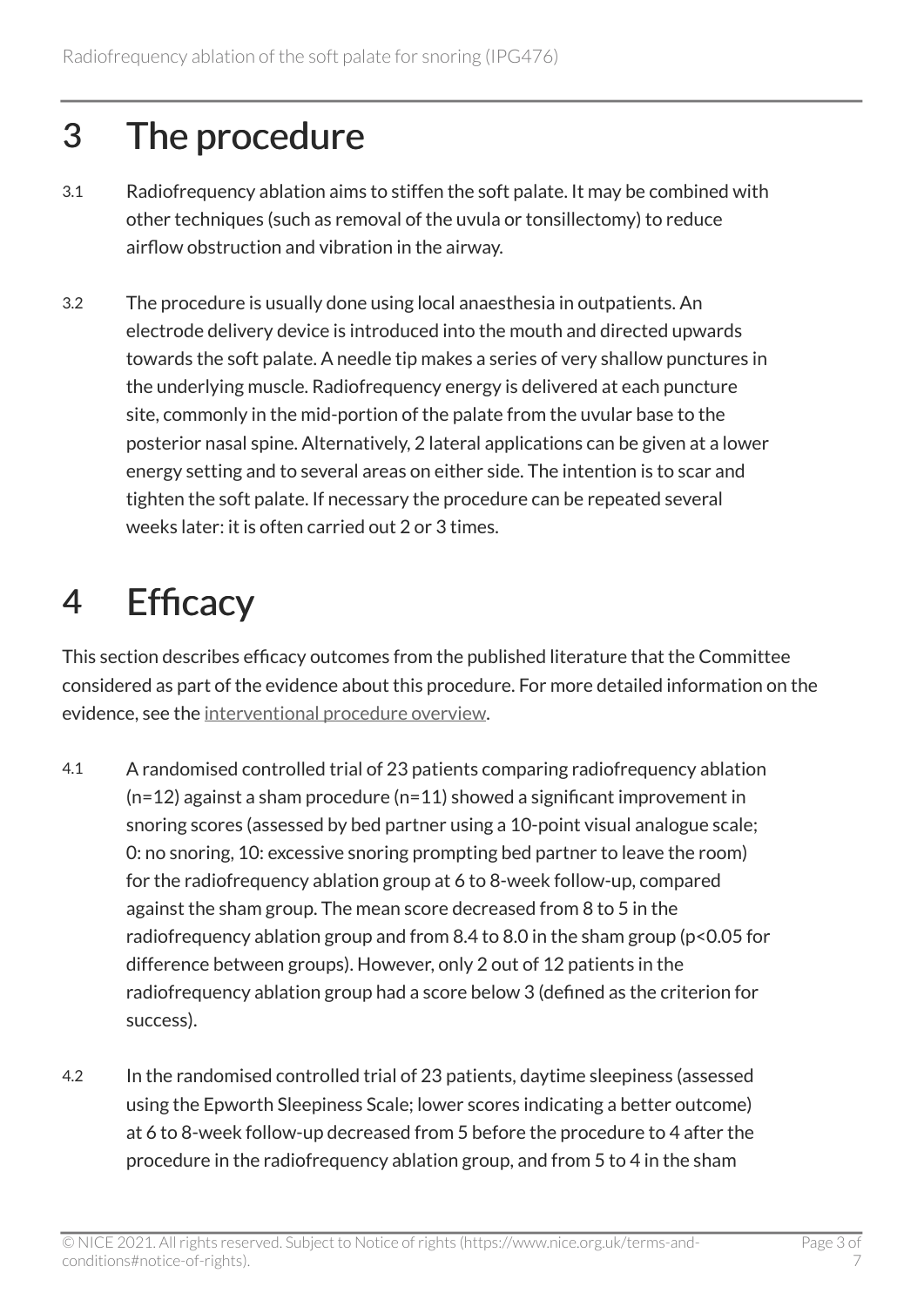group. The difference between the 2 groups was not statistically significant (p=0.77).

- 4.3 A case series of 52 patients measured quality of life using a questionnaire. Thirty-nine per cent (20/52) of patients reported a 'great' improvement, 19% (10/52) reported a 'moderate' improvement, 25% (13/52) reported a 'mild' improvement and 17% (9/52) reported 'no improvement'. The mean quality-oflife score improved from 4 to 9 (p<0.05) at a mean follow-up of 7 months (details on the scale not reported).
- 4.4 In a case series of 29 patients, 25% of patients (number not reported) reported satisfaction with the outcome 3 to 4 years after the procedure. Further treatment was carried out in 28% (8/29) of patients (4 had mandibular advancement devices, 1 had continuous positive airway pressure and 3 had radiofrequency-assisted uvulopalatoplasty).
- 4.5 The specialist advisers listed the following key efficacy outcomes: improvement in snoring and upper airway obstruction leading to resolution of daytime sleepiness and improved quality of life for patient and partner.

### 5 Safety

This section describes safety outcomes from the published literature that the Committee considered as part of the evidence about this procedure. For more detailed information on the evidence, see the [interventional procedure overview](http://www.nice.org.uk/guidance/ipg476).

- 5.1 Bleeding was reported in 2 patients in a case series of 218 patients. One patient developed a submucosal haematoma of the soft palate (timing unclear) associated with haemorrhage that needed haemostasis (no further details). Another patient had bleeding after their third radiofrequency ablation treatment (19 days after the procedure), which was treated by bipolar coagulation.
- 5.2 Airway oedema (timing unclear) needing treatment with corticosteroids was reported in 5% (2/40) of patients after radiofrequency ablation in a nonrandomised comparative study of 70 patients comparing radiofrequency ablation against injection snoreplasty.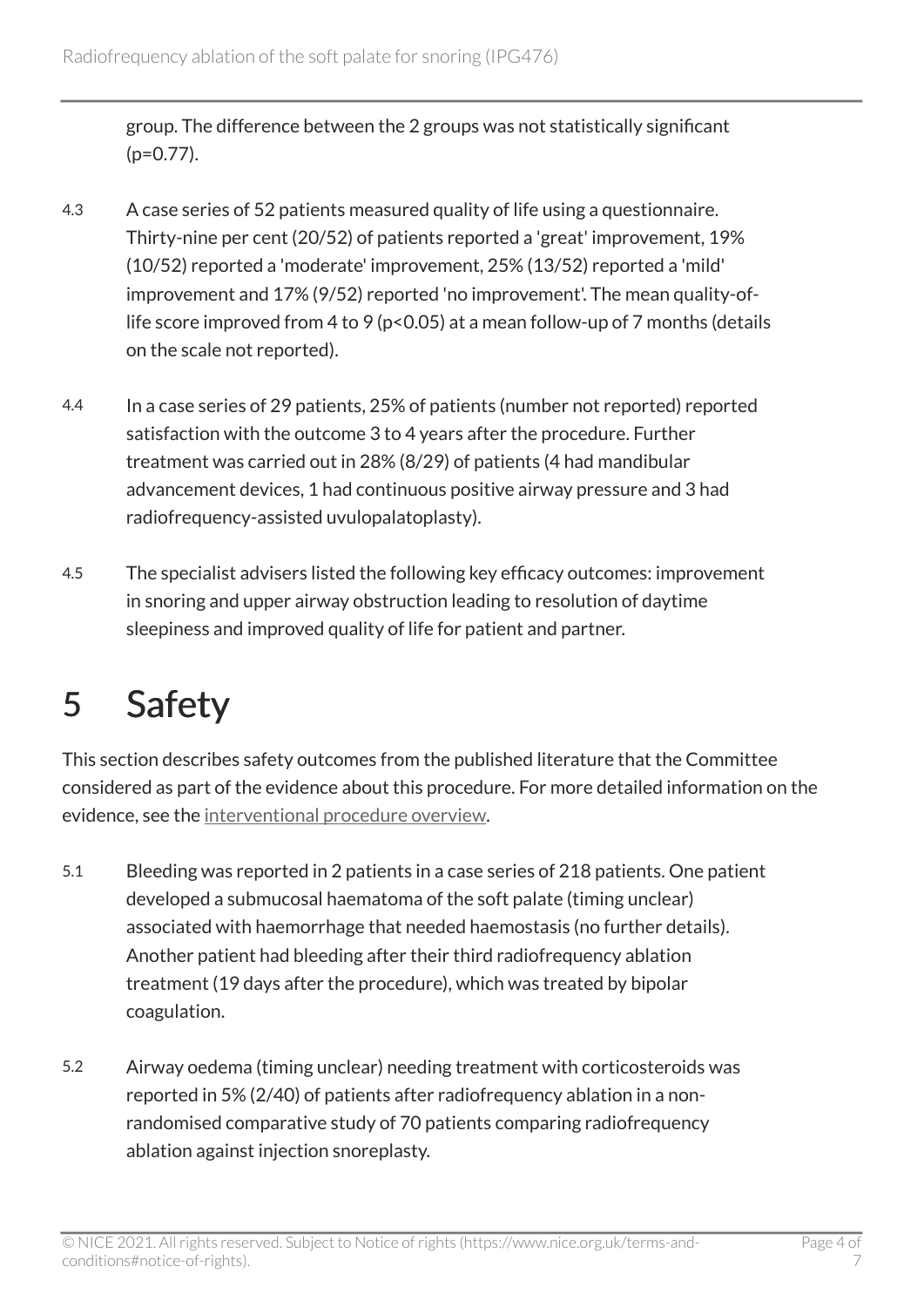- 5.3 Swelling of the uvula (1 day after the procedure) needing hospital admission (no further details) was reported in 1 patient in the case series of 218 patients.
- 5.4 Mild to moderate mucosal erosion (timing unclear) was reported in 48% (10/23) of patients in a case series of 23 patients.
- 5.5 Infection of the soft palate was reported in 6 patients after the procedure in the case series of 218 patients (timing unclear; treated by oral antibiotics). One patient went on to develop a peritonsillar abscess that needed surgical drainage.
- 5.6 Ulceration at the site of radiofrequency ablation probe insertion was reported in 5 patients in the case series of 29 patients. All ulcers healed within 'a couple of weeks'.
- 5.7 The specialist advisers listed perforation of palate and palatal fistula as anecdotal adverse events. They also said that a theoretical adverse event was regurgitation due to palatal insufficiency.

#### 6 Further information

6.1 For related NICE guidance see the [NICE website.](http://www.nice.org.uk/)

#### Information for patients

NICE has produced information on this procedure for patients and carers [\(Information for the](http://www.nice.org.uk/guidance/ipg476)  [public\)](http://www.nice.org.uk/guidance/ipg476). It explains the nature of the procedure and the guidance issued by NICE, and has been written with patient consent in mind.

### About this guidance

NICE interventional procedures guidance makes recommendations on the safety and efficacy of the procedure. It does not cover whether or not the NHS should fund a procedure. Funding decisions are taken by local NHS bodies after considering the clinical effectiveness of the procedure and whether it represents value for money for the NHS.

This guidance was developed using the NICE [interventional procedures guidance process](http://www.nice.org.uk/about/what-we-do/our-programmes/nice-guidance/nice-interventional-procedures-guidance).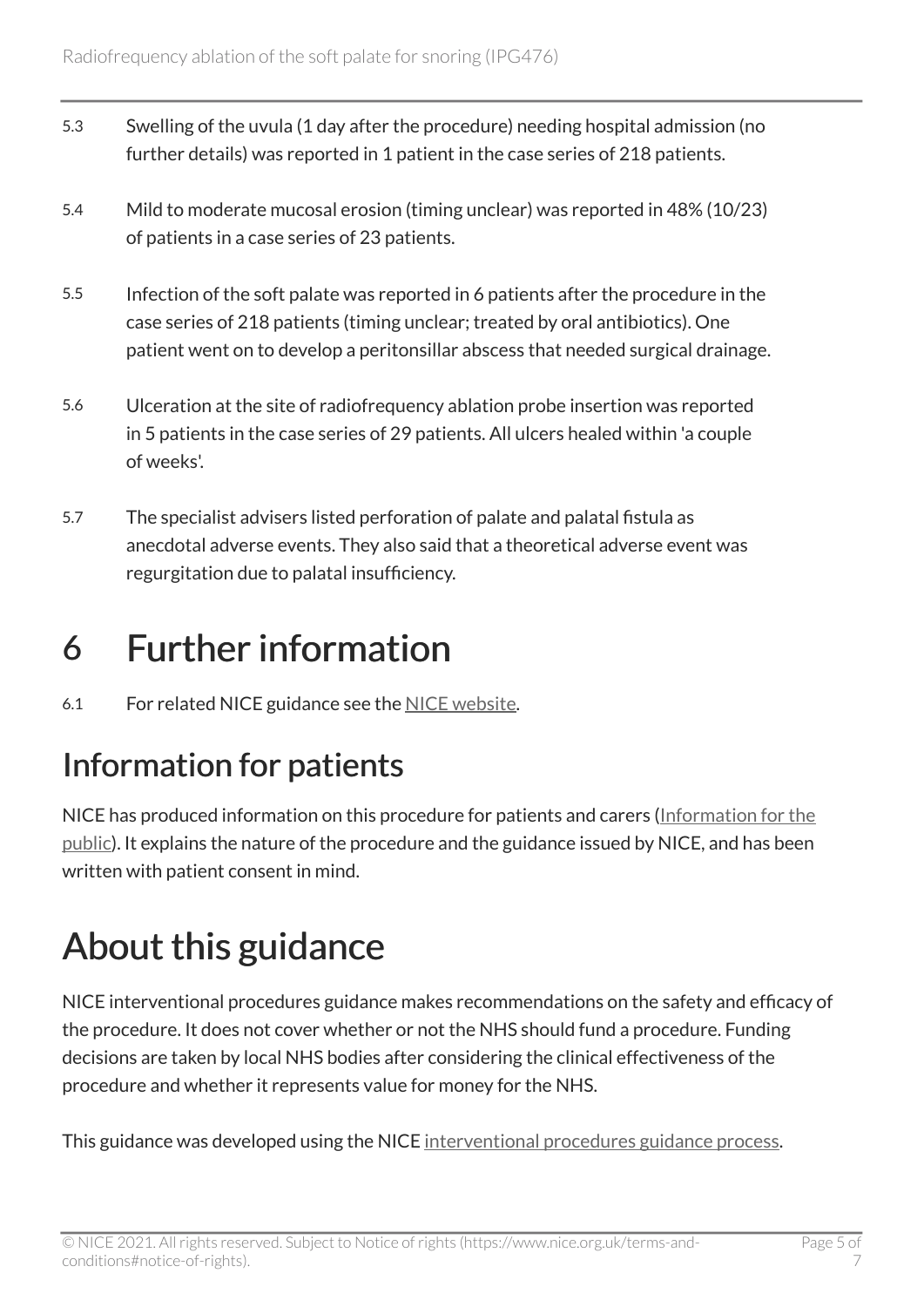#### It updates and replaces NICE interventional procedure guidance 124.

We have produced a [summary of this guidance for patients and carers.](http://www.nice.org.uk/guidance/ipg476)

NICE produces guidance, standards and information on commissioning and providing high-quality healthcare, social care, and public health services. We have agreements to provide certain NICE services to Wales, Scotland and Northern Ireland. Decisions on how NICE guidance and other products apply in those countries are made by ministers in the Welsh government, Scottish government, and Northern Ireland Executive. NICE guidance or other products may include references to organisations or people responsible for commissioning or providing care that may be relevant only to England.

#### Your responsibility

This guidance represents the views of NICE and was arrived at after careful consideration of the available evidence. Healthcare professionals are expected to take it fully into account when exercising their clinical judgement. This guidance does not, however, override the individual responsibility of healthcare professionals to make appropriate decisions in the circumstances of the individual patient, in consultation with the patient and/or guardian or carer.

Implementation of this guidance is the responsibility of local commissioners and/or providers. Commissioners and providers are reminded that it is their responsibility to implement the guidance, in their local context, in light of their duties to have due regard to the need to eliminate unlawful discrimination, advance equality of opportunity and foster good relations. Nothing in this guidance should be interpreted in a way that would be inconsistent with compliance with those duties.

#### Copyright

© National Institute for Health and Care Excellence 2014. All rights reserved. NICE copyright material can be downloaded for private research and study, and may be reproduced for educational and not-for-profit purposes. No reproduction by or for commercial organisations, or for commercial purposes, is allowed without the written permission of NICE.

ISBN: 978-1-4731-0414-3

### Endorsing organisation

This guidance has been endorsed by [Healthcare Improvement Scotland.](http://www.healthcareimprovementscotland.org/)